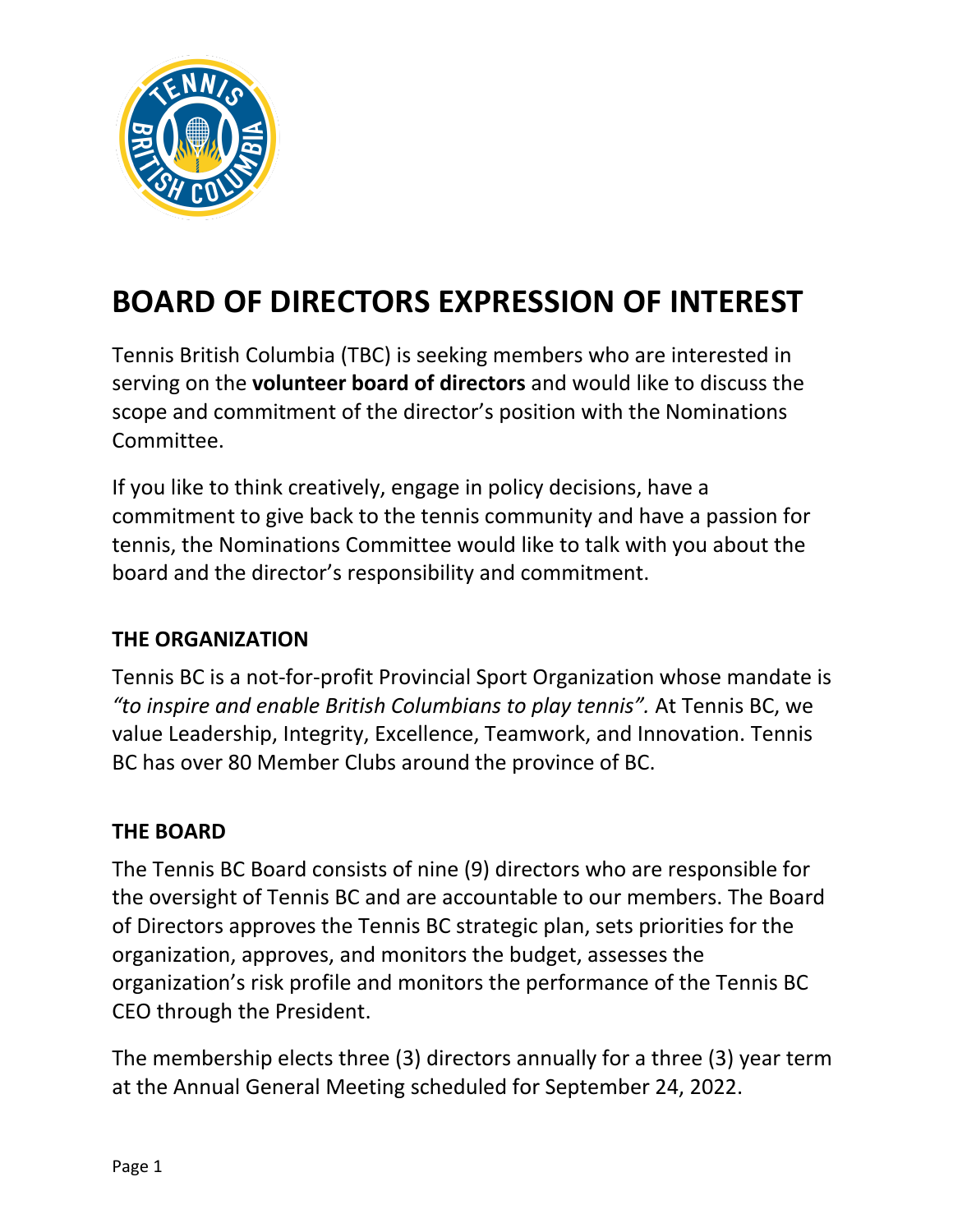

## **NOMINATION PROCESS**

| Mid-February   | Distribute expression of interest to all member clubs,<br>ViaSport, Sport BC and Tennis BC Insider                                                                       |  |
|----------------|--------------------------------------------------------------------------------------------------------------------------------------------------------------------------|--|
| February-April | Submit expression of interest to the Nominations<br>Committee email nominations@tennisbc.org                                                                             |  |
| May            | Personal discussions with each person who has expressed<br>interest in becoming a director with a Nominations<br>Committee member                                        |  |
| June           | Nominations Committee select nominees for Director of<br><b>Tennis BC</b>                                                                                                |  |
| July           | Nominations Committee Report is circulated to member<br>clubs 60 days prior to the Sept 24, 2024 AGM.                                                                    |  |
| August         | Member clubs may submit additional nominations up to<br>45 days prior to the AGM                                                                                         |  |
| August         | Nominations close 45 days prior to the AGM                                                                                                                               |  |
| Sept           | A revised nominations report with nominees' bios will be<br>circulated with the AGM package                                                                              |  |
| Sept AGM       | If more than three directors are nominated there will be<br>an election by private ballot. If there are three nominees,<br>they will be declared elected by acclamation. |  |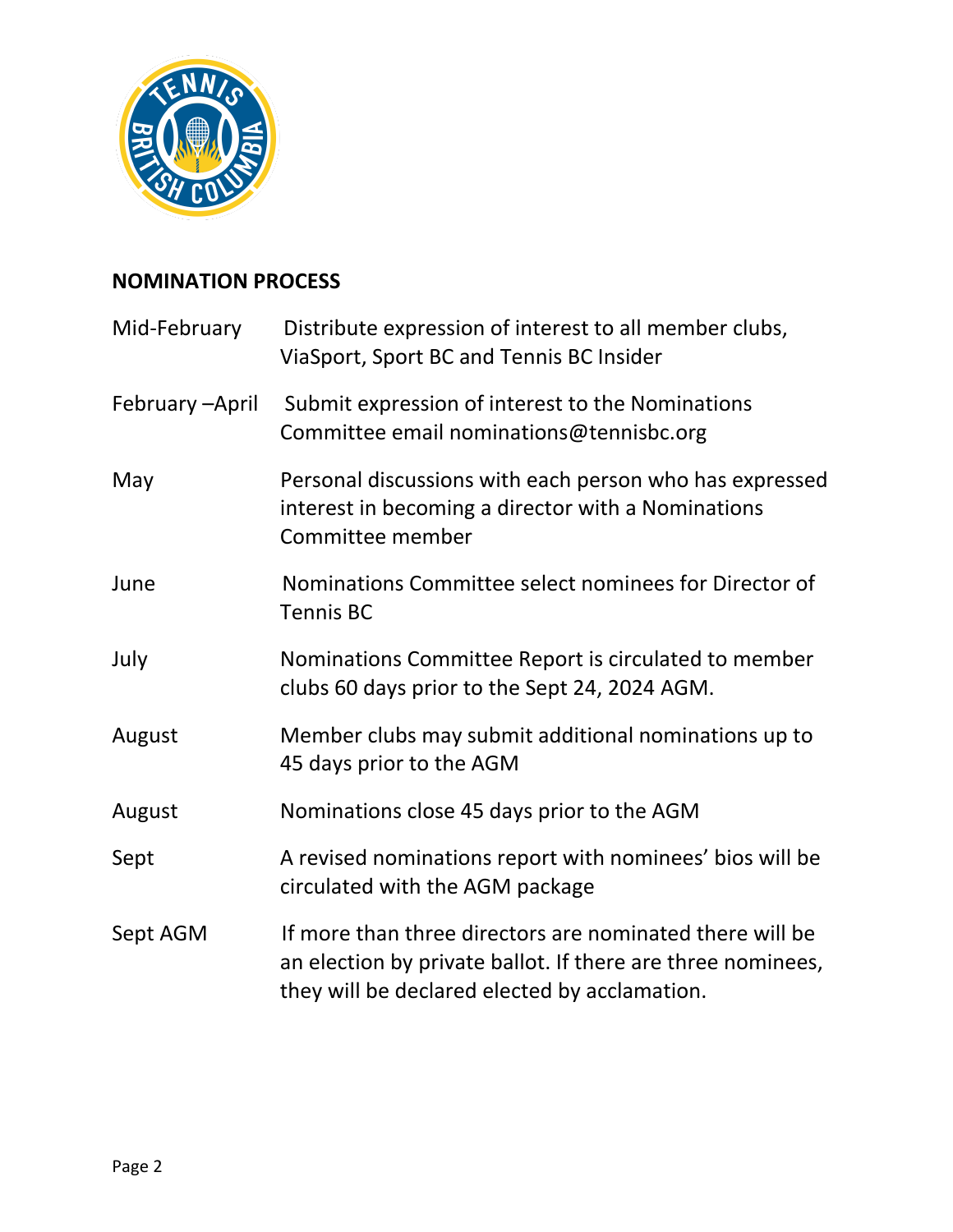

#### **DIRECTOR**

The 2022 Nominations Committee is seeking individuals with a mix of, but not limited to, the following:

- BUSINESS OPERATIONS
- BACKGROUND IN FINANCE
- BOARD EXPERIENCE
- PASSION FOR THE SPORT OF TENNIS

Tennis BC bylaws require nominees be a member of a Tennis BC Facility or Gold Member Club and to state their education, past tennis board experience for consideration by the membership.

If you are interested in exploring the director's responsibility and commitment further, please complete the attached form and email to [nominations@tennisbc.org](mailto:nominations@tennisbc.org) by April 30, 2022.

You will receive an acknowledgement of your submission, and subsequently you will be contacted by a member of the Nominations Committee to discuss your interest in more detail.